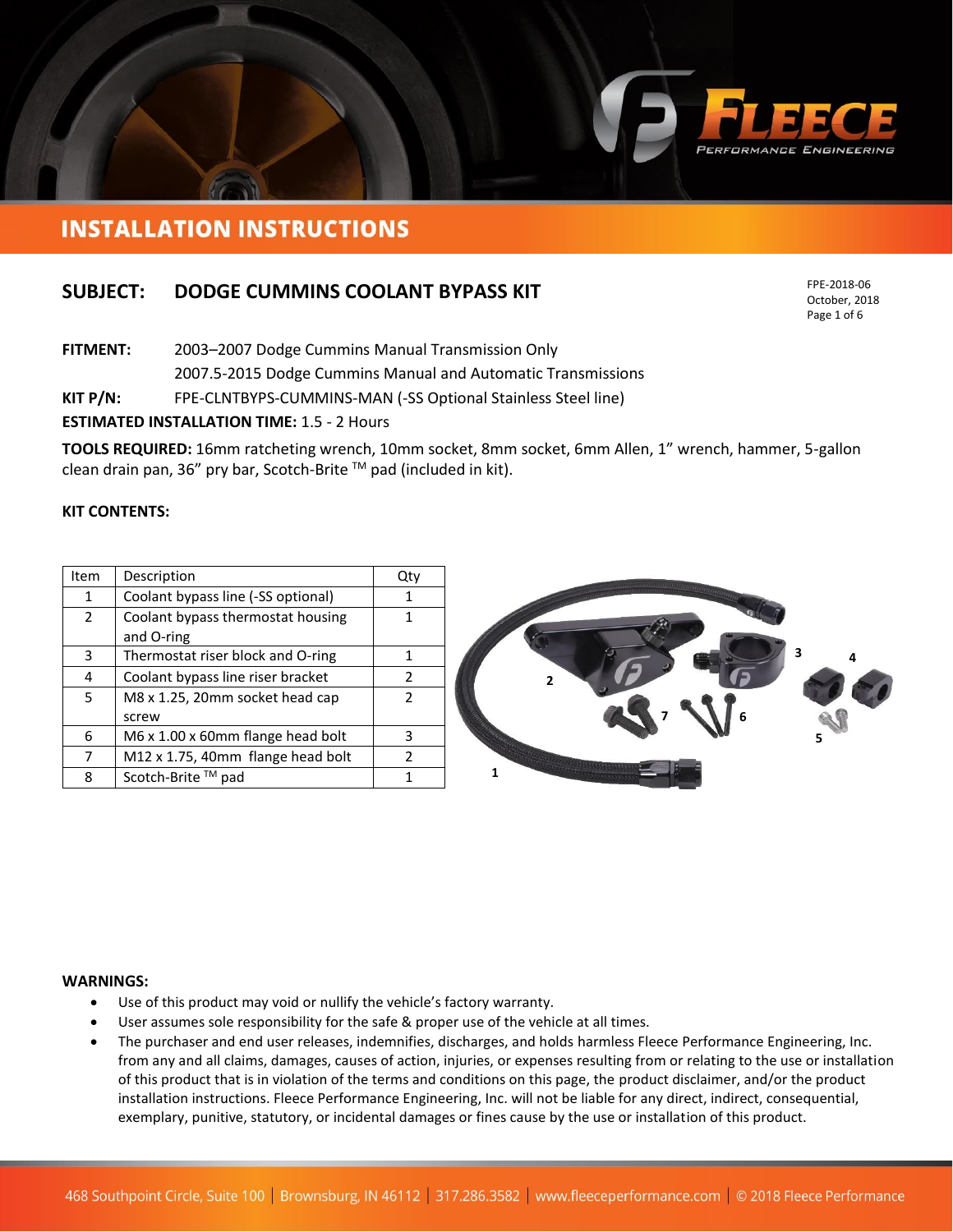# **PROCEDURE:**

STEP 1: Disconnect the vehicle batteries.

STEP 2: Locate the engine coolant drain, located under the driver's side of the radiator. Drain the coolant system into a clean drain pan.

STEP 3: Using an 8mm Socket, remove the three bolts anchoring the stock thermostat housing. It is not necessary to remove or disconnect the thermostat housing from the upper radiator hose. Move it to the side, out of the way of the exposed thermostat, to allow for access.

FPE-2018-06 October, 2018 Page 2 of 6



STEP 4: Remove the stock thermostat. Inspect it for wear and proper function. With a Scotch-Brite ™ pad and degreasing solution, thoroughly clean the sealing surface of the stock thermostat and thermostat housing. Be sure to remove any foreign debris, and reinstall the OE thermostat.

STEP 5: Position the thermostat housing riser block (item 3) on top of thermostat. The O-ring should be facing upward with the threaded fitting facing towards the rear of the vehicle.

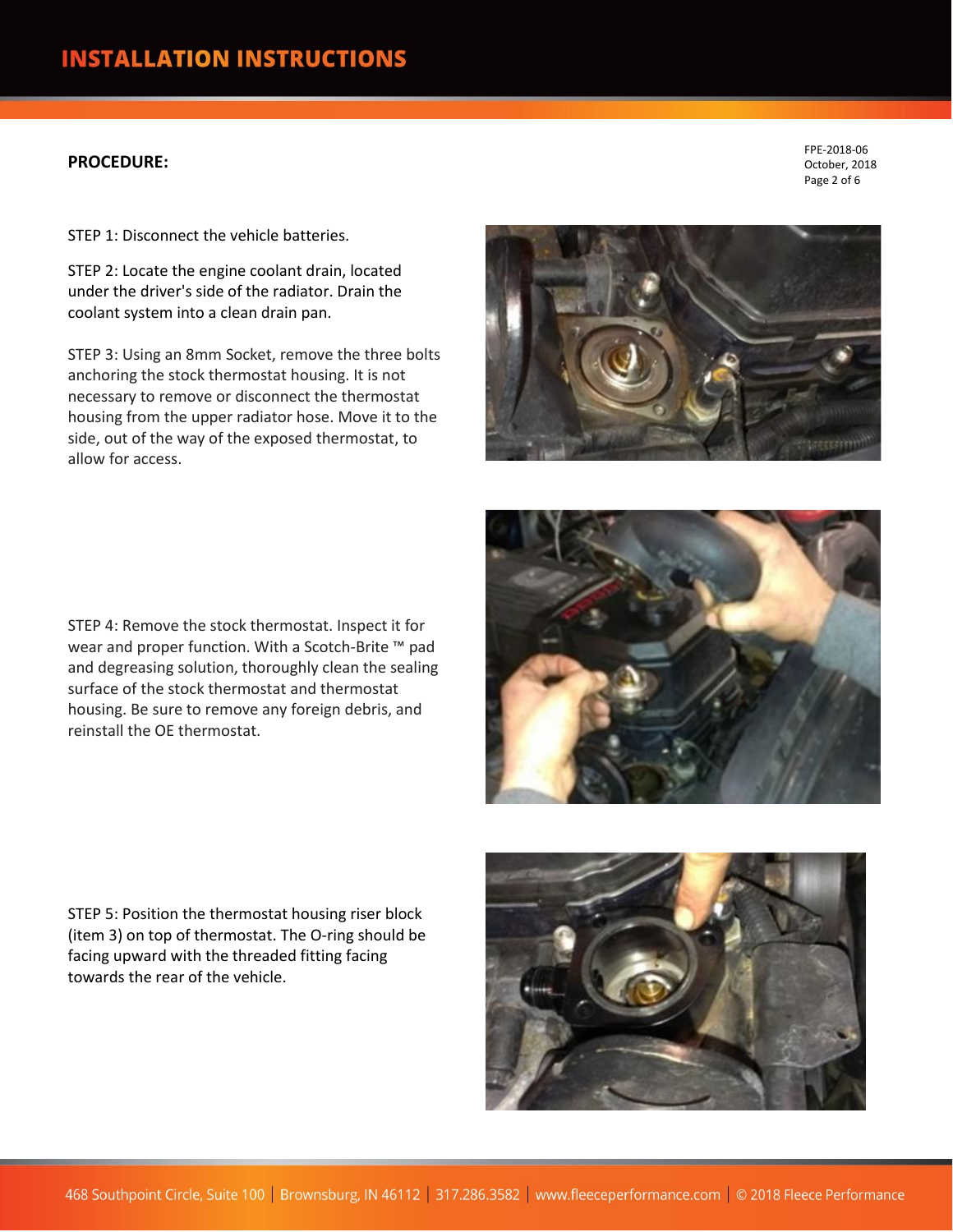STEP 6: Place the stock thermostat housing over the thermostat riser block. Using the supplied M6 flange head bolts (item 6), tighten the bolts to 89 in-lbs.

FPE-2018-06 October, 2018 Page 3 of 6

STEP 7: To allow for clearance to the freeze plug at the rear of the engine block, remove the "L" shaped bracket located between the engine and top of the transmission. Remove the large 58mm (2 ¼") freeze plug at the rear of the engine block. From underneath the truck, using a 36" pry bar and hammer, drive the outer edge of the freeze plug in to rotate it in its bore. Remove the freeze plug from the block.

*NOTE*: *Do not hit the plug in the center.*

STEP 8: With the freeze plug removed, using a Scotch-Brite ™ pad and a degreasing solution, thoroughly clean the block surface area from the head down to the rear cover, as well as the bore where the freeze plug was previously installed. Be sure to remove any dirt or foreign debris.



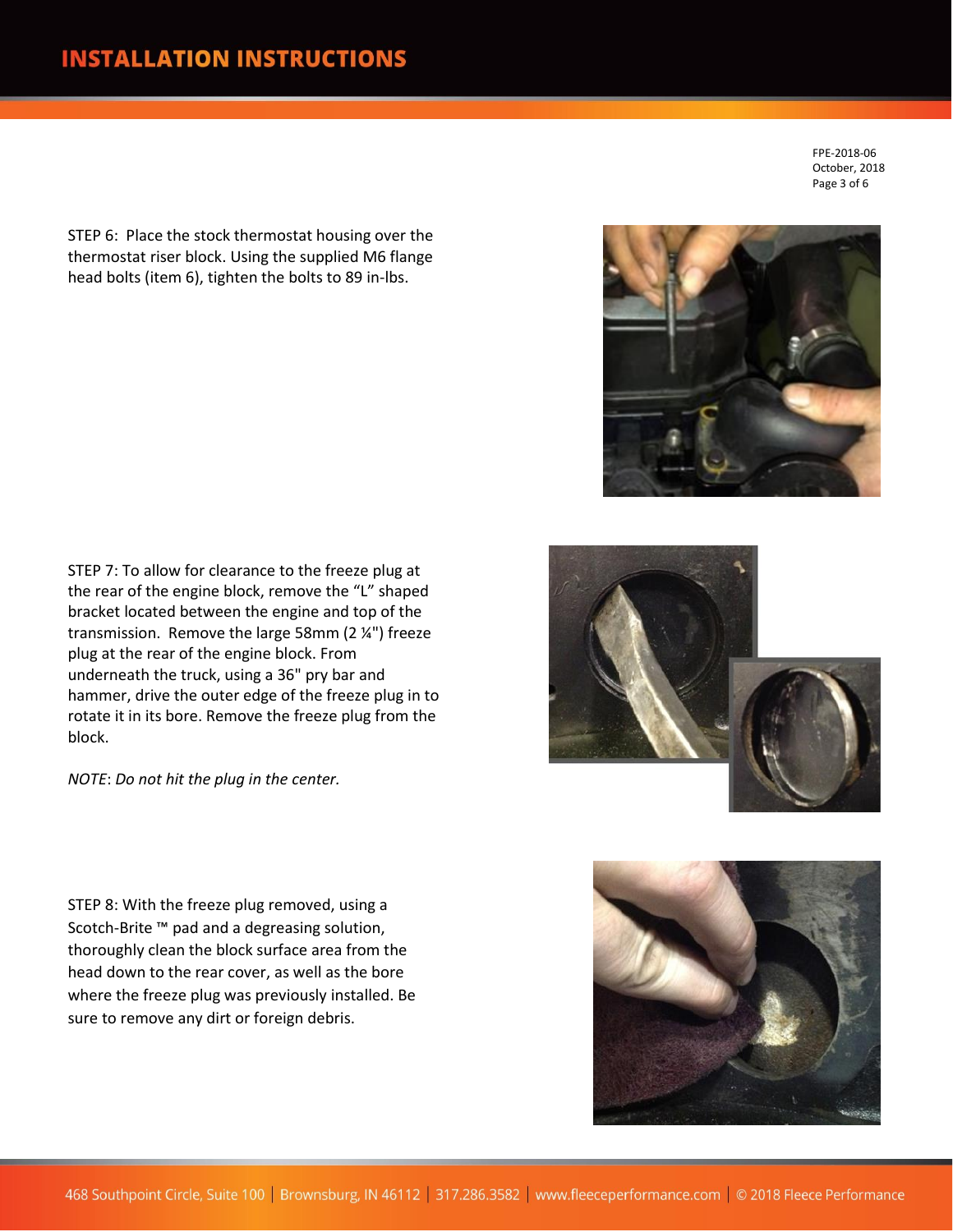# **INSTALLATION INSTRUCTIONS**

STEP 9: Using a 1" wrench, thread the bypass coolant line (item 1) to the fitting on the coolant bypass thermostat housing (item 2).

FPE-2018-06 October, 2018 Page 4 of 6







STEP 9: With assembly grease or light oil, lubricate the sealing O-ring on the coolant bypass thermostat housing (item 2), and press it into place on the back of the engine block. The bypass coolant line should be oriented towards the passenger side of the vehicle and over the exhaust manifold.

STEP 10: Ensure that the coolant bypass thermostat housing is firmly seated on the back of the engine block and fasten it securely into place using the supplied M12 flange head bolts using a 16mm socket. (item 7).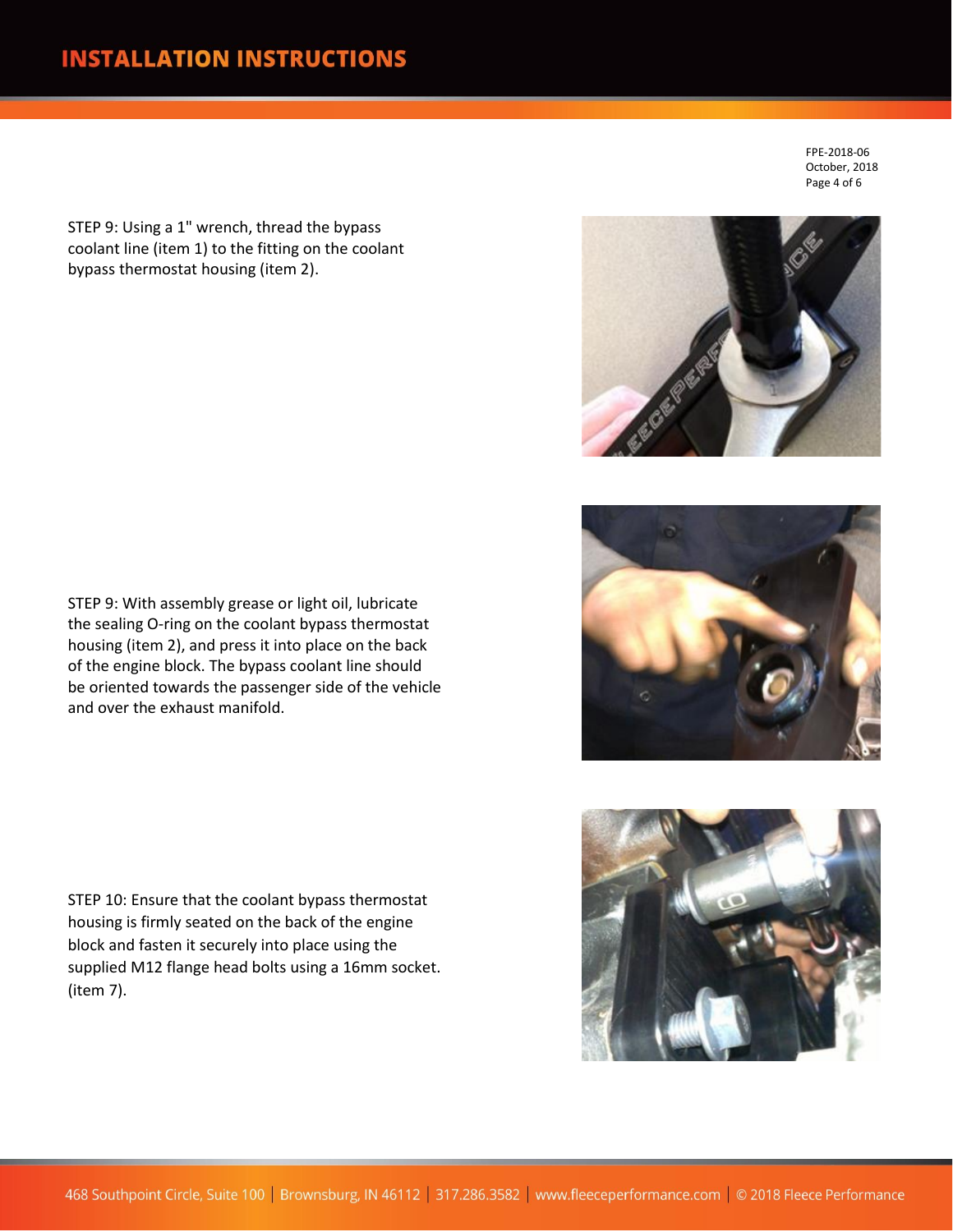FPE-2018-06 October, 2018 Page 5 of 6

STEP 11: With the coolant line routed above the exhaust manifold, thread the available end onto the AN style fitting of the installed thermostat riser block.

STEP 12: Utilizing the coolant bypass line riser brackets (item 11) and M8 socket head cap screws (item 5) in your kit; position the clamps over the bypass coolant line and fasten them to the cylinder head in the available tapped holes between cylinder numbers 2 & 3 as well as between cylinder numbers 4 & 5.

*NOTE*: *Ensure the coolant line does not contact the exhaust manifold.*

STEP 13: Ensure that the coolant drain plug has been reinstalled in the radiator and proceed to re-fill the coolant system. Re-use or replace coolant as necessary to properly fill the system with clean fluid.